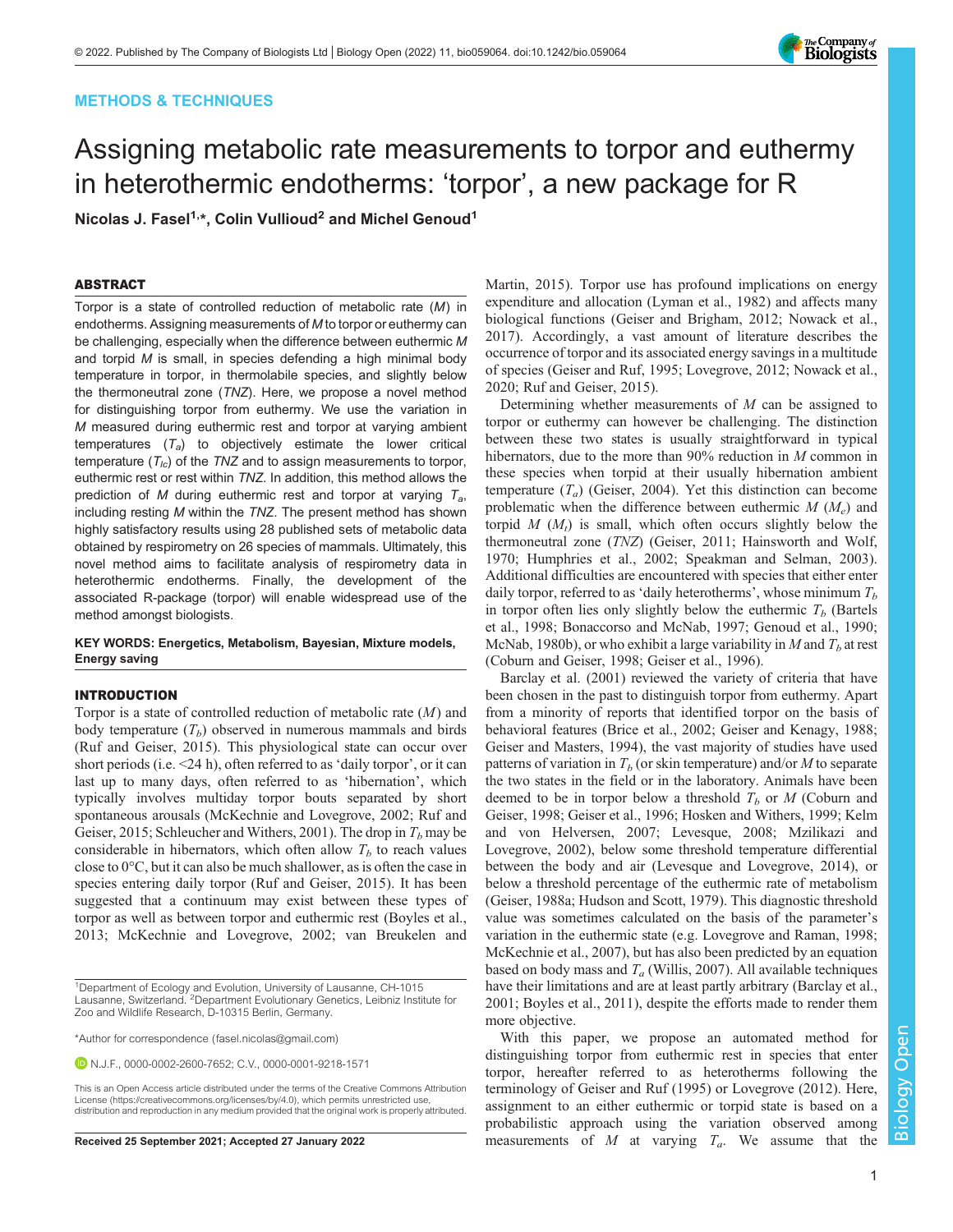<span id="page-1-0"></span>METHODS & TECHNIQUES Biology Open (2022) 11, bio059064. doi:10.1242/bio.059064

relationship between M of resting animals and  $T_a$  follows the classical 'Scholander-Irving model' [\(Scholander et al., 1950](#page-6-0); for a discussion see [McNab, 2002\)](#page-6-0), which was later extended to include torpor ([Hainsworth and Wolf, 1970; Humphries et al., 2002](#page-6-0); [Speakman and Thomas, 2003;](#page-7-0) [Geiser, 2011](#page-6-0)). This model (Fig. 1) predicts the vast majority of patterns observed among endotherms entering daily torpor or hibernation. We explicitly consider that additional metabolic inhibition involving mechanisms other than the abolishment or reduction of thermogenesis necessary to maintain euthermy may occur during torpor ([Geiser, 1988b](#page-5-0); [2004](#page-6-0); [Geiser and Kenagy, 1988](#page-6-0); [Guppy and Withers, 1999](#page-6-0); [Withers et al., 2016\)](#page-7-0), by allowing the curve of torpor M to reach  $T_{lc}$ at a level equal to – or lower than the resting metabolic rate within the TNZ. Thus, over all aforementioned techniques, our novel method provides major improvements, as it assigns measurements under an explicit framework (i.e. the extended Scholander-Irving model) and does so with a probabilistic approach based on observed variation.

Our method is specifically intended to facilitate the discrimination between torpor and euthermy in laboratory experiments using respirometry. Additionally, it can also be useful to predict M at varying  $T_a$ , by modelling the different parameters of the thermoregulatory curves. Further, we have assessed the performance of our method, by applying it to previously published data on the M of various mammals, including both heterotherms and species not undergoing torpor (hereafter referred to as homeotherms). Finally, we have provided a new package running within R [\(R Development Core Team, 2012\)](#page-6-0) to allow researchers to apply our method to their own data. This package ('torpor') comprises several useful functions that will improve standardization of the analyses of metabolic measurements for thermal biology.

## RESULTS

Over all datasets, the proportion of assignments, that could be validly assigned (i.e. assignment confidence >0.80, cf. 'Assignment



Fig. 1. Representation of the relation between M during rest and torpor and  $T_a$  on which the present method is based. Torpor is indicated in blue, euthermic rest below the TNZ in red and rest within the TNZ in black. The relation follows the classical Scholander-Irving model ([Scholander et al.,](#page-6-0) [1950;](#page-6-0) for a discussion see [McNab, 2002\)](#page-6-0), which was later extended to include torpor ([Geiser, 2011](#page-6-0); [Hainsworth and Wolf, 1970](#page-6-0); [Humphries et al.,](#page-6-0) [2002;](#page-6-0) [Speakman and Thomas, 2003\)](#page-7-0). We further consider the possible occurrence of additional metabolic inhibition ([Geiser, 2004](#page-6-0); [Geiser and](#page-6-0) [Kenagy, 1988;](#page-6-0) [Withers et al., 2016\)](#page-7-0), hence allow the torpor curve to reach  $T_{1c}$  at a level equal to – or below  $M_{TNS}$ .

confidence' in section 'Materials and Methods') ranged from 0.63 to 1.00 (median=0.87, [Table S1\)](https://journals.biologists.com/bio/article-lookup/DOI/10.1242/bio.059064). The corroboration index, which assesses the similarity between valid assignments made by our method and by the authors of the original datasets, ranged between 0.66 and 1.00 (median=1.00, [Table S1\)](https://journals.biologists.com/bio/article-lookup/DOI/10.1242/bio.059064). Complete matches between the method valid assignments and the authors' descriptions were found for 15 out 28 datasets (e.g. Nyctophilus geoffroyi; [Hosken and](#page-6-0) [Withers, 1999;](#page-6-0) [Fig. 2](#page-2-0)A). Mismatches mostly occurred close to  $T_{lc}$ (e.g. Peropteryx macrotis; [Genoud et al., 1990;](#page-6-0) [Fig. 2](#page-2-0)C) but could also be found as far as  $41.0^{\circ}$ C below  $T_{lc}$  ([Fig. 3](#page-3-0)). Among homeotherms, no M measurement was assigned to torpor (e.g. Sorex minutus; [Sparti and Genoud, 1989;](#page-6-0) [Fig. 2](#page-2-0)B).

In studies of homeotherms, where no  $M$  was originally assigned to torpor, prior and posterior distribution overlaps (PPOs) of TMR ranged from 76.80 to 95.60%. In identified heterotherms, PPOs of TMR values range from 4.60 to 64.60% ([Table S1](https://journals.biologists.com/bio/article-lookup/DOI/10.1242/bio.059064)).

Modelled values of  $T_{lc}$ ,  $M_{TNZ}$  and  $T_t$  and extracted values from the original studies were significantly correlated  $(T_{lc}: N=28,$ Pearson's coefficient: 0.65,  $P<0.001$ ,  $M_{TNZ}$ :  $N=28$ , Pearson's coefficient: 1.00,  $P<0.001$ ,  $T_t$ :  $N=14$ , Pearson's coefficient: 0.97,  $P<0.001$ ).

# **DISCUSSION**

Our method aims to facilitate the discrimination between torpor and euthermy using the variation of M measured at varying  $T_a$ . We tested it using 28 published sets of metabolic data obtained by respirometry on 26 species of small or medium-sized mammals. Selected species displayed a diversity of metabolic and thermal strategies ranging from permanent homeothermy to heterothermy including shallow, daily torpor and deep, long-term hibernation. The efficiency of our method proved satisfactory. Indeed, the corroboration index was generally high. Most conflicting assignments were a mere consequence of the difference between the estimated  $T_{lc}$  and that defined by the authors [\(Table S1;](https://journals.biologists.com/bio/article-lookup/DOI/10.1242/bio.059064) [Fig. 2C](#page-2-0)) and [Fig. 3\)](#page-3-0). In particular, all mismatches between the model's and the authors' assignments concerning  $M_e$  and  $M_{TNZ}$  measurements in homeotherm species were explained by differences in estimated  $T_{lc}$ . The remaining mismatches could generally be explained by intrastate frequency distributions of M that did not segregate clearly. This condition was often found close to TNZ, but also occurred in species where  $T_t$  was relatively close to  $T_{lc}$  (e.g. [McNab, 1980a, 1989\)](#page-6-0). Such discrepancies illustrate the difficulty of the assignment process when torpor and euthermy have to be distinguished solely on the basis of measurements of M. While the use of a statistical method enables an objective assignment, it is nevertheless worthwhile to recall that some authors also used patterns of  $T_b$  to assign their data (e.g. [McNab, 1980a, 1989](#page-6-0)). These specific cases should deserve further attention as they can highlight mechanisms decoupling M from the control of  $T_b$  (e.g. [Daniels, 1984](#page-5-0); [McNab, 1988; Heldmaier](#page-6-0) [et al., 2004](#page-6-0)). One advantage of our method is to allow researchers to identify statistically data points that are difficult to assign. In this study, we considered assignments with a confidence lower than 0.8 as invalid. Obviously, an increase of this threshold value would lead to fewer assignment mismatches.

Our method also models the relationship between M and  $T_a$ specific to each state, as well as several parameters describing the standard energetics of the animal(s) under study, including  $M_{TNZ}$ , TMR,  $T_{lc}$  and  $T_t$ . Predicting M at any  $T_a$  is crucial to model energy costs (e.g. [Boyles et al., 2020\)](#page-5-0). It should, however, be recalled that our Bayesian inference-based method models all parameters whatever the available data. It remains therefore crucial to consider the parameters' identifiability. The *PPO* of  $T_{bt}$  and  $T_{lc}$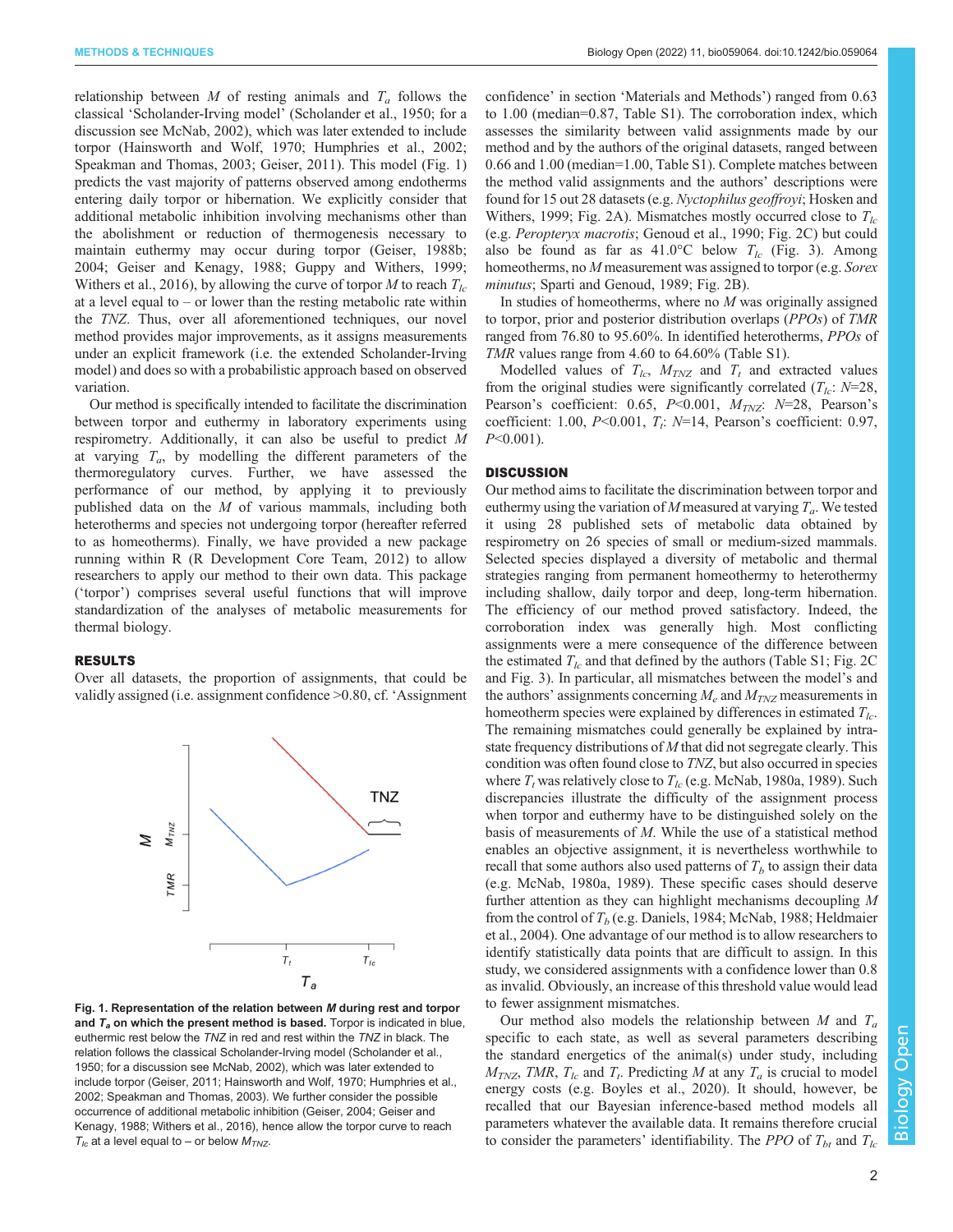<span id="page-2-0"></span>

Fig. 2. Four datasets of M measured at different ambient temperature  $(T_a)$ . Values were assigned to torpor (blue), euthermy (red) and  $M_{t\nu z}$  (black) using the presented three-step method. Predicted values: median and 95% credible intervals are represented by continuous and segmented lines, respectively. Invalid assignments are highlighted with a cross and mismatches between authors and model assignments are surrounded with black circle. (A) Perfect corroboration between model and authors assignments in a heterotherm: Nyctophilus geoffroyi [\(Hosken and Withers, 1999\)](#page-6-0). (B) Absence of mismatched assignment between model and authors assignments with some invalid assignments in a homeotherm: Sorex minutus ([Sparti and Genoud, 1989\)](#page-6-0). (C) Presence of mismatched or invalid assignments: Peropteryx macrotis [\(Genoud et al., 1990](#page-6-0)). (D) Absence of mismatched assignment between model and authors assignments with some invalid assignments, but insufficient number of torpor values to identify some torpor function parameters: Melonycteris melanops ([Bonaccorso and McNab, 1997\)](#page-5-0).

are not reliable for that purpose, because the prior distribution of those parameters largely depends on the data provided. From the PPOs of TMR obtained in studies where no M was assigned to torpor (i.e. 'homeotherms') and those obtained in identified heterotherms, we define a *PPO* higher than 75% as indicative of a parameter that is not identifiable.

The parameters estimated by our method correlated significantly with those extracted from the original studies. The number of  $M_e$ values provided was probably not always sufficient to model  $T_{lc}$ adequately. On one hand, a statistical estimation of  $T_{lc}$  (e.g. in [Song](#page-6-0) [et al., 1995, 1997](#page-6-0); [Bonaccorso and McNab, 1997;](#page-5-0) [Genoud et al.,](#page-6-0)

[1997; Hosken and Withers, 1999;](#page-6-0) [Willis et al., 2005](#page-7-0); [Genoud, 2014\)](#page-6-0) was often lacking, leaving space for some potential misleading subjectivity by the authors of the original studies. On the other hand, an overestimation of  $T_{lc}$  by our method remains possible if appreciable additional metabolic inhibition occurs during torpor (see below). The estimated  $T_t$  was always close to that of the original studies. This higher precision in the estimation of  $T_t$  in comparison to that of  $T_{lc}$  is probably due to the lower variation of M exhibited during conforming torpor in comparison to that measured during euthermic rest. It is also not surprising that the  $M_{TNZ}$  obtained by our method and by the authors of the original studies were close to

3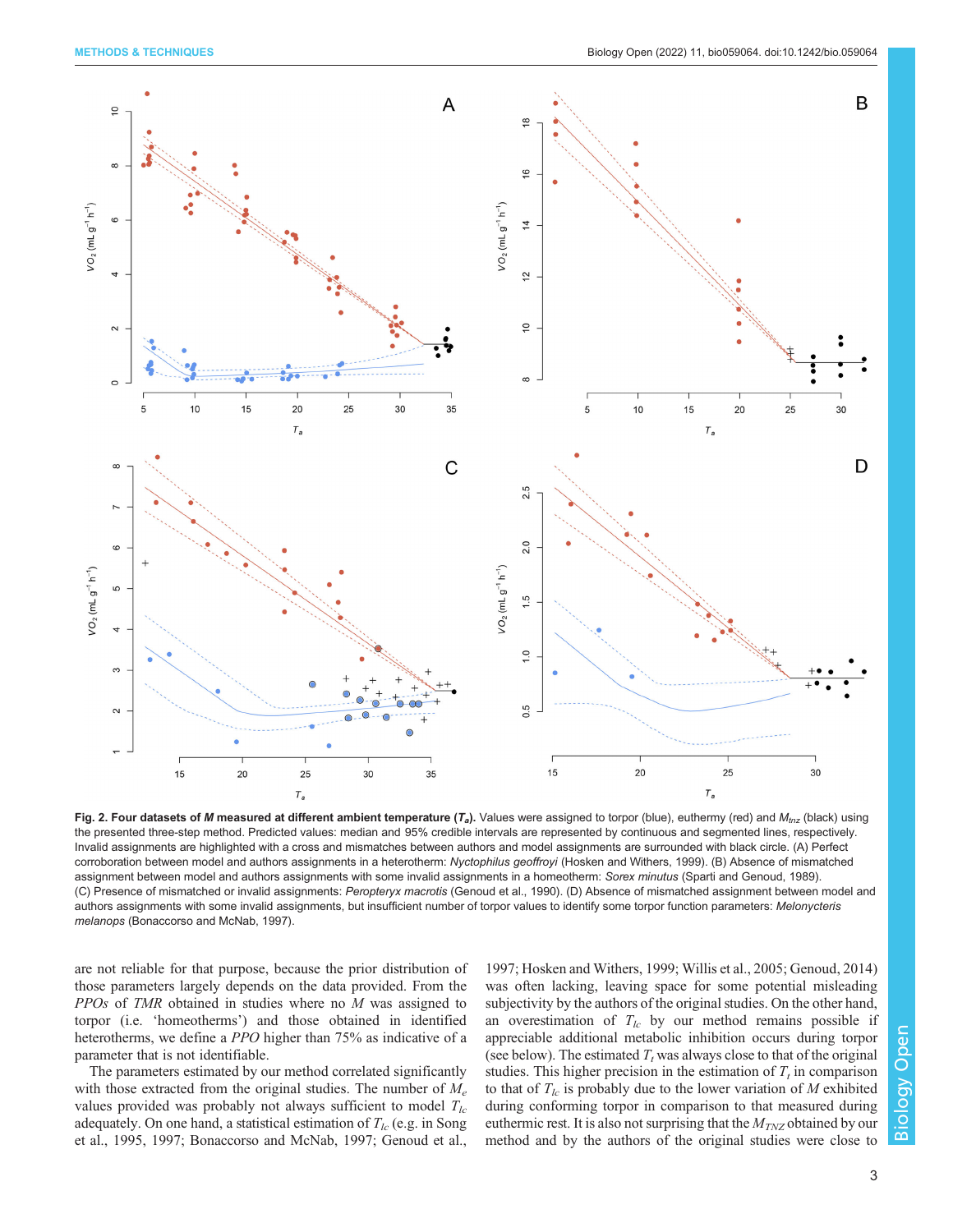<span id="page-3-0"></span>

Fig. 3. Frequency distribution of all the measurements from the 28 considered studies in relation to the difference between the method's estimated  $T_{lc}$  and the experimental  $T_a$  (N=1898). Invalid assignments (i.e. assignment confidence <0.8) are represented in yellow and assignments mismatches in orange and blue. Mismatches caused by the difference between the model's estimated  $T_{lc}$  and that of the authors are highlighted in orange and the remaining mismatches in blue.

identical, since both were calculated as the mean of nearly the same M values (i.e. all values above  $T_{lc}$ ).

An important aspect incorporated in our method is that we allow function for  $M_t$  to be lower than  $M_{TNZ}$  at  $T_{lc}$ . We thus explicitly allow for additional metabolic inhibition to occur in some species during torpor, other than the cessation or reduction of the thermogenesis necessary to maintain euthermy [\(Geiser, 2004](#page-6-0); [Guppy and](#page-6-0) [Withers, 1999](#page-6-0); [Withers et al., 2016\)](#page-7-0). Caution should be kept in  $M_r$  interpretation as an insufficient number of  $M_t$  values corresponding to conforming torpor leads to the unidentifiability of this parameter (e.g. Melonycteris melanops; [Bonaccorso and](#page-5-0) [McNab, 1997](#page-5-0); [Fig. 2D](#page-2-0)). Consequently, the mentioned additional metabolic inhibition should only be considered when sufficient  $M_t$  values corresponding to conforming torpor are provided and Mr PPO indicates adequate parameter's identifiability. Considering only identifiable parameters (i.e.  $M_r$  PPO<75%), we quantified additional metabolic inhibition as the fraction  $M_r/M_{TNZ}$ . Values ranged between  $0.27$  and  $0.93$  ( $N=18$ , median=0.77; [Table S1\)](https://journals.biologists.com/bio/article-lookup/DOI/10.1242/bio.059064). By extrapolation, we should consider the possibility that a hypometabolic state might occur within the TNZ as well (e.g. [Grimpo et al., 2013; Reher et al., 2018\)](#page-6-0). With our method, we did not implement an assignment to such a hypometabolic state within the TNZ, hence  $M_{TNZ}$  corresponds to the mean of all values from the TNZ. Our method might therefore underestimate the eumetabolic  $M_{TNZ}$  and might consequently overestimate  $T_{lc}$ , if animals occasionally enter a hypometabolic state in the TNZ, A predicted  $M_t$  at  $T_{lc}$  much lower than  $M_{TNZ}$  should be viewed as an indication for a strong additional metabolic inhibition occurring during torpor and should invite for a careful consideration of the estimated  $M_{TNZ}$ and  $T_{lc}$ .

Throughout this paper, resting metabolic rate within the TNZ is referred to as  $M_{TNZ}$  rather than to the basal rate of metabolism (BMR). Estimating the BMR requires several specific criteria: animals should be post-absorptive, adult, non-reproductive, and resting during a major inactive phase of the daily cycle [\(McNab,](#page-6-0) [1997](#page-6-0)). If these criteria are not met, the method still remains applicable, but the resting M estimated within the  $TNZ$  (i.e.  $M_{TNZ}$ ) will correspond to a minimal resting metabolic rate rather than to the BMR.

While the performance of our method appeared to be excellent with the selected datasets, its main limitations correspond to those of the model on which it is based. Indeed, although extremely fruitful, the Scholander-Irving model ([Scholander et al., 1950](#page-6-0)) and its latter extensions [\(Geiser, 2011; Hainsworth and Wolf, 1970; Humphries](#page-6-0) [et al., 2002;](#page-6-0) [Speakman and Thomas, 2003\)](#page-7-0) does not describe the thermal biology of all heterothermic species. Causes for significant divergence from the hereby model include a non-linear relationship between  $M_e$  and  $T_a$  (e.g. Cercartetus nanus: [Song, Körtner, and](#page-6-0) [Geiser, 1997](#page-6-0)), a difference in the slopes of the regressions of M versus  $T_a$  in regulated torpor and euthermic rest ([Geiser, 2004](#page-6-0)) and a strong dependence of  $M_t$  on factors other than  $T_a$ , such as body mass [\(Kelm and von Helversen, 2007\)](#page-6-0) and duration since the last activity period or since last meal ([Grigg et al., 1992; Morris et al., 1994\)](#page-6-0). Furthermore, this model also does not describe adequately circadian (e.g. the shallow 'rest-phase hypothermy' of many small birds; [McKechnie and Lovegrove, 2002;](#page-6-0) or ultradian; [Heldmaier et al.,](#page-6-0) [1989\)](#page-6-0) variations in M.

Our method is able to reveal the presence or the absence of distinct groups of values (euthermic rest versus torpor) but is not intended to judge whether any of the data points entered correspond to stable rates and/or to minimal values. Transitions between activity and rest or between euthermic rest and torpor as well as incomplete torpor bouts during which M never reaches a stable, minimal level (e.g. 'test drops'; [Hudson and Scott, 1979](#page-6-0); see also [Genoud, 1993](#page-6-0); [Lyman, 1982](#page-6-0)) should be excluded. It should also be recalled that long runs may be necessary for some heterothermic animals to achieve a state of steady torpor (e.g. [Heldmaier, Ortmann, and](#page-6-0) [Elvert, 2004](#page-6-0)). The above limitations should be kept in mind for a lucid application.

Then, individual variation is not explicitly considered in our method. Especially, body mass variation within a studied population might affect the assignment of M to torpor or euthermy in a complex manner [\(Genoud, 2014](#page-6-0); [Genoud et al.,](#page-6-0) [2018; Glazier, 2005; Nespolo et al., 2003](#page-6-0); [Sassi and Novillo, 2015](#page-6-0); [Schleucher and Withers, 2001\)](#page-6-0). However, there would be no particular difficulty to apply our method to single individuals, or repeatedly on single individuals.

Our method and the associated R-package (torpor) provide a way to standardize the analysis of respirometry data in relation to  $T_a$ . Its major strength is that it uses a probabilistic approach to assign metabolic values to torpor or euthermy, rather than assigning them on the basis of a particular threshold value. Thus, the partly arbitrary nature of the assignment process is removed. Further, it can be applied to study intraspecific as well as interspecific variation in energetics. Parameters might now be extracted from the literature for comparative analysis, largely avoiding causes of variation due to the diversity of past assignment techniques. Ultimately, this method and the associated R-package (torpor) will ease intra- and inter-specific comparative analyses of endotherm energetics.

# MATERIAL AND METHODS The three-steps method

Our present method is based on three steps and requires measurements of M of resting or torpid animals at  $T_a$  ranging from below – to within the TNZ. Animals are assumed to be in one of three 'states': euthermic rest below the TNZ ( $M_e$ ), torpor below the TNZ ( $M_t$ ) or rest within the TNZ ( $M_{TNZ}$ ). We do not consider here the relation between  $M$  and  $T_a$  above the TNZ. Consequently, metabolic rates measured at  $T_a$  higher than the upper limit of the TNZ should be excluded. During the different steps, a mixture model based on Bayesian inference is run under varying conditions.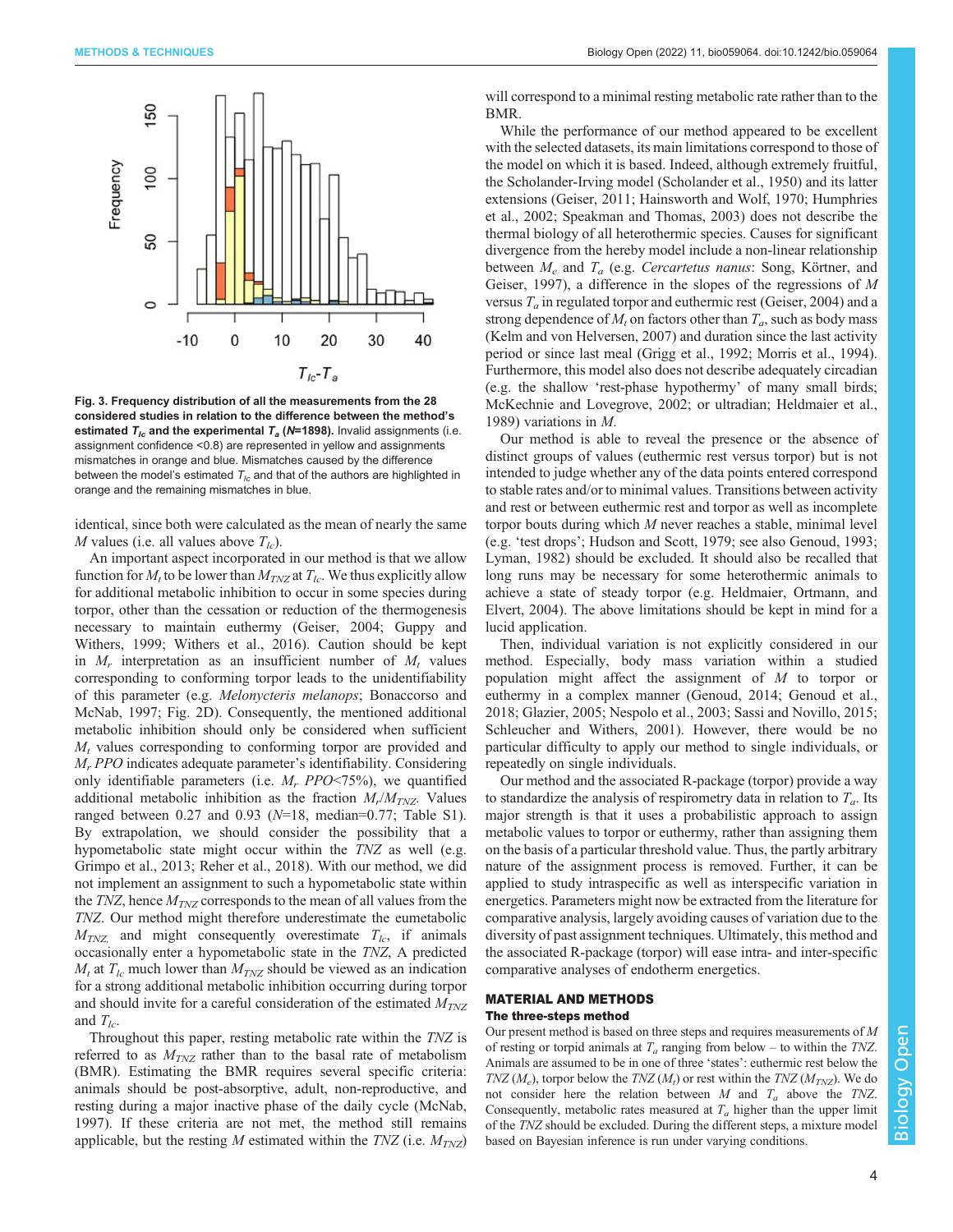#### The model

The Scholander-Irving model and its extensions [\(Fig. 1](#page-1-0)) consider that resting M measured within the TNZ is independent of  $T_a$ . This rate is hereafter referred to as  $M_{TNZ}$ . Below  $T_{lc}$ , the M of euthermic animals  $(M_e)$ increases linearly with decreasing  $T_a$ :

$$
M_e \sim \alpha_e + \beta_e * T_a \mid T_a < T_{lc}. \tag{1}
$$

The model assumes that  $M_e$  equals  $M_{TNZ}$  at  $T_{lc}$ , which enabled calculation of  $\alpha_e$ , the intercept of the line predicting  $M_e$  at varying  $T_a$ :

$$
\alpha_e = M_{TNZ} - \beta_e * T_{lc},\tag{2}
$$

and of the slope of that line  $(\beta_e)$ :

$$
\beta_e = \frac{M_{TNZ}}{T_{lc} - T_{be}},\tag{3}
$$

 $T_{be}$  represents the hypothetical  $T_a$  where  $M_e$  equals 0, which correspond to the euthermic body temperature, provided that thermal conductance and body temperature do not vary with  $T_a$  below the TNZ ([McNab, 1980a](#page-6-0)).

Below the threshold  $T_a$  separating regulated and conforming torpor  $(T_t)$ , the metabolic rate in torpor  $(M_t)$  increases linearly with decreasing  $T_a$  to defend the animal's setpoint  $T_b$  in torpor. That state, corresponding to  $M_t$  measured at  $T_a$  lower than  $T_t$ , is usually referred to as 'regulated torpor':

$$
M_t \sim \alpha_r + \beta_r * T_a \mid T_a < T_t,\tag{4}
$$

where

$$
T_t = \frac{(TMR - \alpha_r)}{\beta_r}.
$$
\n(5)

The intercept of the line for regulated torpor  $(\alpha_r)$  is obtained as:

$$
\alpha_r = -T_{bt} * \beta_r,\tag{6}
$$

TMR represents the minimal  $M_t$  measured at  $T_t$ .  $T_{bt}$  is the hypothetical  $T_a$  at which  $M_t$  of the regulated torpor would equal 0.  $T_{bt}$  would correspond to the minimal body temperature in torpor (i.e. setpoint  $T_b$  in torpor) provided that thermal conductance and body temperature during regulated torpor do not vary with  $T_a$  below  $T_t$ . Between  $T_t$  and  $T_{lc}$ , torpor is referred to as 'conforming torpor' and  $M_t$  follows an exponential curve:

$$
M_t \sim \alpha_c * \exp(\beta_c * T_a) | T_t \le T_a \le T_{lc}, \tag{7}
$$

where the coefficient of the exponent  $(\beta_c)$  is calculated as:

$$
\beta_c = \frac{\log(M_r) - \log(TMR)}{T_{lc} - T_t},\tag{8}
$$

and the intercept for the exponential curve  $(\alpha_c)$  is calculated as:

$$
\alpha_c = \frac{M_r}{\exp(\beta_c * T_{lc})},\tag{9}
$$

 $M_r$  represents  $M_t$  measured at  $T_{lc}$ . In accordance with the general trend observed ([Geiser, 2004\)](#page-6-0), we assume that the slopes of the lines linking  $T_a$  to  $M_e$  ( $\beta_e$ ) and to  $M_t$  of the regulated torpor, ( $\beta_r$ ) are similar:

$$
\beta_r = \beta_e. \tag{10}
$$

The following parameters are modelled: the fractions of measurements belonging to each state, which provides the value specific state membership probabilities for each measurement [see 'Second step: M measurements pre-assignment', below],  $T_{be}$ ,  $T_{bt}$ ,  $TMR$ , and the standard deviations for  $M_{TNZ}$  and regulated/conforming metabolic rates (SD<sub>TNZ</sub>,  $SD_r$  and  $SD_c$ ).

## First step: estimation of  $M_{TNZ}$  and  $T_{lc}$

The method initially defines the highest possible  $T_a$  within the dataset that still underestimates  $T_{lc}$  ( $T_{lc\_low}$ ). Above  $T_{lc\_low}$ , a linear regression between  $M$  and  $T_a$  should neither result in a significant negative slope nor be affected by heteroscedasticity. Beginning with the ten  $M$  values measured at the highest  $T_a$ , linear regressions are performed on sets of M values

progressively including values at lower  $T_a$ . The inclusion of additional M values obtained below  $T_{lc}$  eventually leads to a significantly negative slope in the case of animals not entering torpor and/or to heteroscedasticity in the case of heterotherms. A significantly positive slope would reveal an absence or insufficient number of values for euthermic rest below the TNZ, hence it automatically stops the analysis as  $T_{lc\_low}$  is undefinable. Heteroscedasticity is assessed with a Breusch-Pagan test with the function 'bptest' from package 'lmtest' ([Zeileis and Hothorn, 2002](#page-7-0)). Significance level for the Breusch-Pagan test is set at 0.05. The significance of the negative regression is assessed with a linear regression, function 'lm' and significance level is set at 0.01.

Then, in order to get  $T_{lc}$ , the model described in the second step [see 'Second step: M measurements pre-assignment'] is first run without data points measured above  $T_{lc\_low}$ . Moreover, within this step, the parameter  $T_{lc}$ is also modelled.  $M_{TNZ}$  provided in that analysis is the mean of the M measured at  $T_a$  higher than  $T_{lc\_low}$ . Once  $T_{lc}$  has been estimated,  $M_{TNZ}$  is recalculated as the mean of the M measured at  $T_a$  higher than  $T_{lc}$ .

#### Second step: M measurements pre-assignment

The assignment of  $M$  measurements to one of the three physiological states is based on a probabilistic process. Below  $T_{lc}$ , a posterior categorical distribution is generated for each coupled data  $(T_a$  and  $M)$ , providing the probabilities to belong either to torpor or to euthermic rest (i.e. value specific state membership probabilities). Independent of the preassignment,  $M$  values higher than the predicted  $M_e$  or lower than the predicted  $M_t$  are automatically assigned to  $M_e$  and  $M_t$ , respectively. This latter automatic procedure is, however, only performed if at least one M measurement has been assigned to torpor during that second step. As defined previously,  $M$  values located above  $T_{lc}$  are automatically assigned to  $M_{TNZ}$ . Automatically assigned values get a state membership probability of one.

## Third step: M measurements final assignment and estimation of the functions parameters

In the third step, only M values situated between the predicted  $M_e$  and  $M_t$  are assigned. Measurements' states that are automatically assigned during the second step are provided along with the coupled  $M$  and  $T_a$  values. During that final step, the parameters of the functions relating M to  $T_a$  below the  $T_{lc}$ , as well as the standard deviation for the different physiological states are modelled.

#### Bayesian parametrization

Prior distributions are defined either uninformatively or with biologically relevant limits. Except when specified, all prior distributions are Gaussian with a mean of 0 and a precision (i.e.  $1/SD<sup>2</sup>$ ) of 0.001 and are truncated based on the specified limits. Specifically, the prior distribution of  $T_{lc}$  during the first step is constrained between  $T_{lc\_low}$  and the maximal  $T_a$  recorded within the dataset. The prior distribution of  $T_{be}$  is constrained between  $T_{lc}$  $(T_{lc\_low}$  for the first step) and 50°C. The upper limit of the  $T_{bt}$  prior distribution satisfies two conditions. First,  $T_t$  should be inferior to the lower limit of the 95% credible interval (CI) of  $T_{lc}$ . Second, the ratio of conforming  $M_t$  values corresponding to body temperatures differing by 10°C (Q<sub>10</sub>) should not exceed a value of 5 [\(Geiser, 1988b\)](#page-5-0). These conditions are verified by fixing the upper range of the prior distribution of  $T_{bt}$  as:

$$
\min\left(\frac{\text{lower } 95\text{CI } T_{lc} * \beta_t - TMR}{\beta_t}, T_{be} - \frac{M_{TNZ} * 2}{TMR}\right). \tag{11}
$$

The lower limit of the  $T_{bt}$  prior distribution is set at  $-5^{\circ}$ C [\(Barnes, 1989](#page-5-0)). The upper limit of the prior distribution of TMR is defined as 80% of the  $M_{TNZ}$  [\(Ruf and Geiser, 2015](#page-6-0)), while its lower one is fixed at 0. For  $M_r$ , the prior distribution ranges from  $TMR$  to  $M_{TNZ}$ . An uninformative Dirichlet distribution (i.e. two concentration values of 1) is used for the priors of the dataset specific state membership fractions, which provide the value specific state membership probabilities of each measurement (see 'Second step: M measurements pre-assignment', above). Finally, the prior distributions of the standard deviations for  $M_{TNZ}$  and regulated/conforming metabolic rates  $(SD_{TNZ}, SD_r$  and  $SD_c$ ) are uniform, with that of  $SD_r$  constrained between 0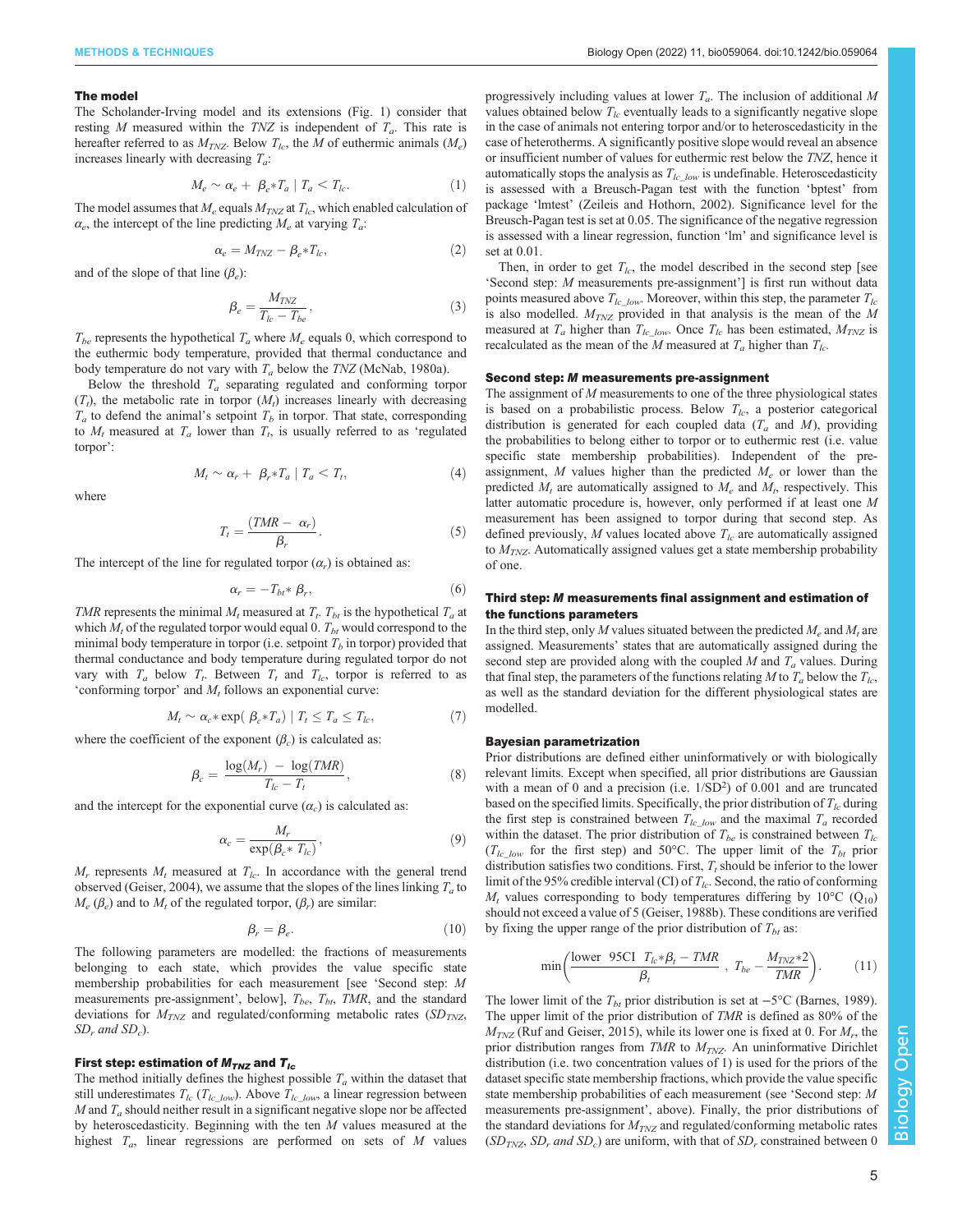<span id="page-5-0"></span>and 3, that of  $SD_c$  constrained between one fifth of the value of  $SD_r$  and  $SD_r$ and that of  $SD_{TNZ}$  constrained between half the value of  $SD_r$  and  $SD_r$ .

Three different Markov chains are run during 50,000 iterations starting at initial values within the range of parameter space. The initial convergence phase is excluded by dropping the first 30,000 iterations. Markov chains are thinned by a factor of 10 and the Brooks–Gelman–Rubin criterion R̂ (Brooks and Gelman, 1998) is used to assess the convergence of chains (<1.1). To ease parameters' estimation, metabolic rate measurements are divided by their mean.

# Identifiability of the parameters

The PPO enables the evaluation of the relevance of some modelled parameters. Overlap values are obtained with the function 'MCMCtrace' from package 'MCMCvis' ([Youngflesh, 2018\)](#page-7-0). Truncated Gaussian prior distributions are provided with the function 'rtruncnorm' from package 'truncnorm' ([Mersmann et al., 2018](#page-6-0)).

## Assignment confidence

The  $M$  value is assigned to the physiological state having the highest specific state membership probability. The assignment confidence represents the product of the highest specific state membership probability and of the probability that  $T_a$  is above (for  $M_{T\!N\!Z}$ ) or below (for  $M_t$  and  $M_e$ )  $T_{lc}$ . That latter probability is calculated from the variation in the estimation of  $T_{lc}$  (cf. 'First step: estimation of  $M_{TNZ}$  and  $T_{lc}$ '), as the value at  $T_a$  of the  $T_{lc}$ cumulative posterior distribution function, or 1 minus that function, respectively. A threshold proportion is then selected to consider any assignment with a significantly lower assignment confidence as invalid. That hypothesis is tested with a binomial test, function: 'binom.test', with the alternative hypothesis set as 'greater'. The significance level for the binomial test is set at 0.05. For the present study, assignments with a confidence higher than 0.8 were considered as valid.

#### Data collection and method evaluation

We evaluated our method by applying it to 28 published sets of  $M$  data obtained by respirometry. Mainly, we aimed at highlighting strengths and possible issues linked to the application of our method to typical sets of measurements. Thus, we were specifically interested in divergences between assignments made by our method and by the authors. The 26 species of small or medium-sized mammals investigated illustrate a diversity of metabolic and thermal strategies ranging from permanent homeothermy to heterothermy including shallow, daily torpor and deep, long-term hibernation. The selected datasets also differ in size [\(Table S1\)](https://journals.biologists.com/bio/article-lookup/DOI/10.1242/bio.059064). For each published set, we considered all metabolic data provided, except those made above the upper critical temperature defined by the authors (see 'the threesteps method' above). In 20 species (here considered 'heterotherms', [Table S1](https://journals.biologists.com/bio/article-lookup/DOI/10.1242/bio.059064)), rates of metabolism measured at  $T_a$ 's below the described thermoneutral zone were originally assigned to either of two states, which were usually referred to as euthermy (or normothermy) and torpor. In Cynopterus brachyotis, values corresponding to particularly low  $T_b$  were identified but not explicitly referred to as torpor ([McNab, 1989\)](#page-6-0). Some of the values obtained from torpid Lasiurus seminolus by [Genoud \(1993\)](#page-6-0) were originally characterized by 'irregular fluctuations' in M [\(Genoud, 1993](#page-6-0)). For simplicity, we treated these values as if the authors assigned them to torpor. The remaining six species are hereafter referred to as homeotherms ([Table S1\)](https://journals.biologists.com/bio/article-lookup/DOI/10.1242/bio.059064), as none of the values in the corresponding datasets were assigned to torpor in the original studies. Chosen studies reported  $M_{TNZ}$ (mostly referred to as BMR) and  $T_{lc}$  estimates, although the latter had to be extracted from a graph in two cases or calculated as the intercept between the euthermic line below thermal neutrality and  $M_{TNZ}$  provided by the authors in another case [\(Table S1\)](https://journals.biologists.com/bio/article-lookup/DOI/10.1242/bio.059064). In all dataset the authors provided a sufficiently precise graph of metabolic rate values as a function of  $T_a$  and several of them also estimated  $T_t$ . Plotted data were digitized using the software Plot Digitizer ([Huwaldt and Steinhorst, 2015\)](#page-6-0) except for the Pipistrellus pipistrellus dataset, which was provided by MG. Sample sizes of the digitized data ranged between 27 and 204 ([Table S1\)](https://journals.biologists.com/bio/article-lookup/DOI/10.1242/bio.059064). We tested the correlation between the  $M_{TNZ}$ ,  $T_{lc}$  and  $T_t$  values modelled with the present method and those provided by the authors with Pearson's paired-samples correlation test, function 'cor.test'. Cases in which the estimation of  $T_t$  fell

outside the range of measured  $T_a$  were excluded from this analysis as  $T_t$  was considered unidentifiable. Then, we examined whether the assignment of the metabolic values to torpor or euthermy made by the authors and provided by the method coincided, and we calculated a corroboration index as the fraction of the matched assignments. Only measures with valid assignments (i.e. assignment confidence >0.80, cf. 'Assignment confidence' in previous section) were considered for the correlation tests and the corroboration index calculations. Finally, in order to define a PPO range highlighting an identifiable parameter, the PPOs of TMR from studies where part of the M measurements were assigned to torpor were compared with those from studies where no M measurement was assigned to torpor. In those later studies TMR was considered unidentifiable.

#### Acknowledgements

We are thankful to Philippe Christe and Nicolas Salamin for their support during the elaboration of the model. We also thank four anonymous reviewers who contributed to improve the original manuscript.

#### Competing interests

The authors declare no competing or financial interests.

#### Author contributions

Conceptualization: N.J.F., M.G.; Methodology: N.J.F., M.G.; Software: C.V.; Validation: N.J.F., M.G.; Formal analysis: N.J.F., C.V.; Resources: C.V., M.G.; Data curation: M.G.; Writing - original draft: N.J.F., M.G.; Writing - review & editing: N.J.F., M.G.; Visualization: N.J.F., C.V.; Supervision: N.J.F.; Funding acquisition: N.J.F.

#### Funding

This study was financially supported by the Department of Ecology and Evolution of the University of Lausanne (Switzerland) and by the Swiss National Science Foundation (grant number: P2BEP3\_168709 to N.J.F.). Open Access supported by the Swiss National Science Foundation (reference number: D00991EA-1277-46C6- BD2F-D5A00099545E). Deposited in PMC for immediate release.

#### References

- [Barclay, R. M. R., Lausen, C. L. and Hollis, L.](https://doi.org/10.1139/z01-138) (2001). What's hot and what's not: [defining torpor in free-ranging birds and mammals.](https://doi.org/10.1139/z01-138) Can. J. Zool. 79, 1885-1890. [doi:10.1139/z01-138](https://doi.org/10.1139/z01-138)
- Barnes, B. M. [\(1989\). Freeze avoidance in a mammal: body temperatures below](https://doi.org/10.1126/science.2740905) 0°C in an arctic hibernator. Science. 244[, 1593-1595. doi:10.1126/science.](https://doi.org/10.1126/science.2740905) [2740905](https://doi.org/10.1126/science.2740905)
- [Bartels, W., Law, B. S. and Geiser, F.](https://doi.org/10.1007/s003600050141) (1998). Daily torpor and energetics in a [tropical mammal, the northern blossom-bat](https://doi.org/10.1007/s003600050141) Macroglossus minimus (Megachiroptera). [J. Comp. Physiol. - B Biochem. Syst. Environ. Physiol.](https://doi.org/10.1007/s003600050141) 168, [233-239. doi:10.1007/s003600050141](https://doi.org/10.1007/s003600050141)
- Bonaccorso, F. J. and McNab, B. K. [\(1997\). Plasticity of energetics in blossom](https://doi.org/10.2307/1383050) [bats \(Pteropodidae\): impact on distribution.](https://doi.org/10.2307/1383050) J. Mammal. 78, 1073-1088. [doi:10.2307/1383050](https://doi.org/10.2307/1383050)
- [Boyles, J. G., Smit, B. and McKechnie, A. E.](https://doi.org/10.1016/j.jtherbio.2011.07.007) (2011). Does use of the torpor cut-off [method to analyze variation in body temperature cause more problems than it](https://doi.org/10.1016/j.jtherbio.2011.07.007) solves? J. Therm. Biol. 36[, 373-375. doi:10.1016/j.jtherbio.2011.07.007](https://doi.org/10.1016/j.jtherbio.2011.07.007)
- [Boyles, J. G., Thompson, A. B., Mckechnie, A. E., Malan, E., Humphries, M. M.](https://doi.org/10.1111/geb.12077) and Careau, V. [\(2013\). A global heterothermic continuum in mammals.](https://doi.org/10.1111/geb.12077) Glob. Ecol. Biogeogr. 22[, 1029-1039. doi:10.1111/geb.12077](https://doi.org/10.1111/geb.12077)
- [Boyles, J. G., Johnson, J. S., Blomberg, A. and Lilley, T. M.](https://doi.org/10.1111/mam.12181) (2020). Optimal hibernation theory. Mamm. Rev. 50[, 91-100. doi:10.1111/mam.12181](https://doi.org/10.1111/mam.12181)
- [Brice, P. H., Grigg, G. C., Beard, L. A. and Donovan, J. A.](https://doi.org/10.1071/ZO01080) (2002). Patterns of [activity and inactivity in echidnas \(](https://doi.org/10.1071/ZO01080)Tachyglossus aculeatus) free-ranging in a hot [dry climate: Correlates with ambient temperature, time of day and season.](https://doi.org/10.1071/ZO01080) Aust. J. Zool. 50[, 461-475. doi:10.1071/ZO01080](https://doi.org/10.1071/ZO01080)
- Brooks, S. P. and Gelman, A. (1998). General methods for monitoring convergence of iterative simulations. J. Comput. Graph. Stat. 7, 434-455.
- Coburn, D. K. and Geiser, F. [\(1998\). Seasonal changes in energetics and torpor](https://doi.org/10.1007/s004420050399) [patterns in the subtropical blossom-bat](https://doi.org/10.1007/s004420050399) Syconycteris australis (Megachiroptera). Oecologia 113[, 467-473. doi:10.1007/s004420050399](https://doi.org/10.1007/s004420050399)
- Daniels, H. L. [\(1984\). Oxygen consumption in](https://doi.org/10.2307/1380841) Lemur fulvus: deviation from the ideal model. J. Mammal. 65[, 584-592. doi:10.2307/1380841](https://doi.org/10.2307/1380841)
- Geiser, F. [\(1988a\). Daily torpor and thermoregulation in Antechinus \(Marsupialia\):](https://doi.org/10.1007/BF00378050) [influence of body mass, season, development, reproduction, and sex.](https://doi.org/10.1007/BF00378050) Oecologia 77[, 395-399. doi:10.1007/BF00378050](https://doi.org/10.1007/BF00378050)
- Geiser, F. [\(1988b\). Reduction of metabolism during hibernation and daily torpor in](https://doi.org/10.1007/BF00692726) [mammals and birds: temperature effect or physiological inhibition?](https://doi.org/10.1007/BF00692726) J. Comp. Physiol. B 158[, 25-37. doi:10.1007/BF00692726](https://doi.org/10.1007/BF00692726)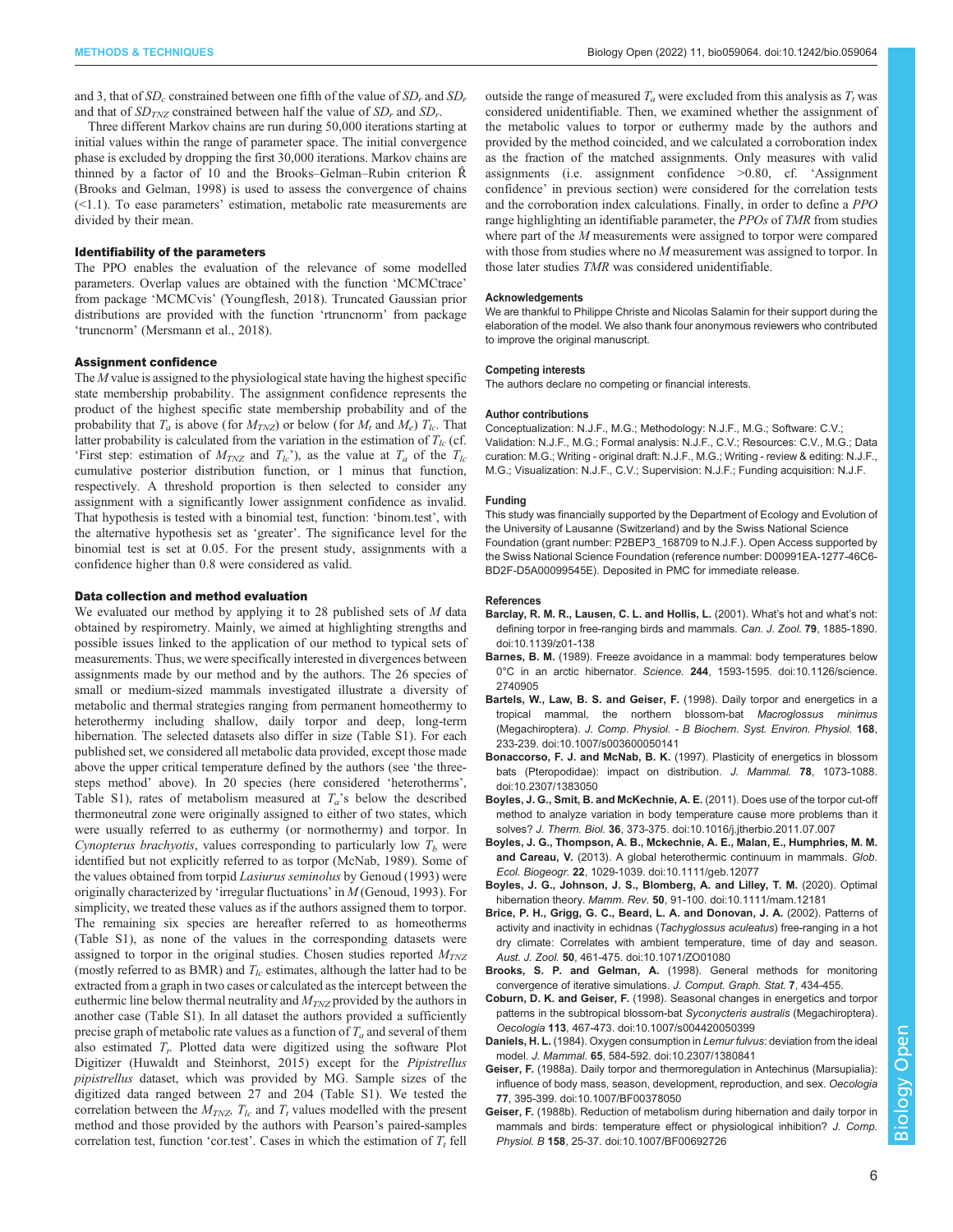- <span id="page-6-0"></span>Geiser, F. [\(2004\). Metabolic rate and body temperature reduction during hibernation](https://doi.org/10.1146/annurev.physiol.66.032102.115105) and daily torpor. Annu. Rev. Physiol. 66[, 239-274. doi:10.1146/annurev.physiol.](https://doi.org/10.1146/annurev.physiol.66.032102.115105) [66.032102.115105](https://doi.org/10.1146/annurev.physiol.66.032102.115105)
- Geiser, F. (2011). Hibernation: Endotherms. In eLS. Chichester, UK: John Wiley & Sons, Ltd.
- Geiser, F. and Brigham, R. M. (2012). The other functions of torpor. In Living in a Seasonal World, Chapter 10, pp. 109-121. Berlin, Heidelberg: Springer.
- Geiser, F. and Kenagy, G. J. [\(1988\). Torpor duration in relation to temperature and](https://doi.org/10.1086/physzool.61.5.30161266) [metabolism in hibernating ground squirrels.](https://doi.org/10.1086/physzool.61.5.30161266) Physiol. Zool. 61, 442-449. [doi:10.1086/physzool.61.5.30161266](https://doi.org/10.1086/physzool.61.5.30161266)
- Geiser, F. and Masters, P. [\(1994\). Torpor in relation to reproduction in the mulgara,](https://doi.org/10.1016/0306-4565(94)90007-8) Dasycercus cristicauda [\(Dasyuridae: Marsupialia\).](https://doi.org/10.1016/0306-4565(94)90007-8) J. Therm. Biol. 19, 33-40. [doi:10.1016/0306-4565\(94\)90007-8](https://doi.org/10.1016/0306-4565(94)90007-8)
- Geiser, F. and Ruf, T. [\(1995\). Hibernation versus daily torpor in mammals and birds:](https://doi.org/10.1086/physzool.68.6.30163788) [physiological variables and classification of torpor patterns.](https://doi.org/10.1086/physzool.68.6.30163788) Physiol. Zool. 68, [935-966. doi:10.1086/physzool.68.6.30163788](https://doi.org/10.1086/physzool.68.6.30163788)
- [Geiser, F., Coburn, D. K., Kourtner, G. and Law, B. S.](https://doi.org/10.1111/j.1469-7998.1996.tb05944.x) (1996). Thermoregulation, [energy metabolism, and torpor in blossom-bats,](https://doi.org/10.1111/j.1469-7998.1996.tb05944.x) Syconycteris australis (Megachiroptera). J. Zool. 239[, 583-590. doi:10.1111/j.1469-7998.1996.](https://doi.org/10.1111/j.1469-7998.1996.tb05944.x) [tb05944.x](https://doi.org/10.1111/j.1469-7998.1996.tb05944.x)
- Genoud, M. (1993). Temperature regulation in subtropical tree bats. Comp. Biochem. Physiol. – Part A Physiol. 104, 321–331.
- Genoud, M. [\(2014\). Thermal energetics of the New-Guinean moss-forest rat \(](https://doi.org/10.1016/j.jtherbio.2014.01.006)Rattus niobe[\) in comparison with other tropical murid rodents.](https://doi.org/10.1016/j.jtherbio.2014.01.006) J. Therm. Biol. 41, 95-103. [doi:10.1016/j.jtherbio.2014.01.006](https://doi.org/10.1016/j.jtherbio.2014.01.006)
- [Genoud, M., Bonaccorso, F. J. and Anends, A.](https://doi.org/10.1016/0300-9629(90)90177-T) (1990). Rate of metabolism and [temperature regulation in two small tropical insectivorous bats \(](https://doi.org/10.1016/0300-9629(90)90177-T)Peropteryx macrotis and Natalus tumidirostris). [Comp. Biochem. Physiol.](https://doi.org/10.1016/0300-9629(90)90177-T) – Part A Physiol. 97[, 229-234. doi:10.1016/0300-9629\(90\)90177-T](https://doi.org/10.1016/0300-9629(90)90177-T)
- [Genoud, M., Martin, R. D. and Glaser, D.](https://doi.org/10.1002/(SICI)1098-2345(1997)41:3%3C229::AID-AJP5%3E3.0.CO;2-Z) (1997). Rate of metabolism in the [smallest simian primate, the pygmy marmoset \(](https://doi.org/10.1002/(SICI)1098-2345(1997)41:3%3C229::AID-AJP5%3E3.0.CO;2-Z)Cebuella pygmaea). Am. J. Primatol. 41[, 229-245. doi:10.1002/\(SICI\)1098-2345\(1997\)41:3<229::](https://doi.org/10.1002/(SICI)1098-2345(1997)41:3%3C229::AID-AJP5%3E3.0.CO;2-Z) [AID-AJP5>3.0.CO;2-Z](https://doi.org/10.1002/(SICI)1098-2345(1997)41:3%3C229::AID-AJP5%3E3.0.CO;2-Z)
- Genoud, M., Isler, K. and Martin, R. D. [\(2018\). Comparative analyses of basal rate](https://doi.org/10.1111/brv.12350) [of metabolism in mammals: data selection does matter.](https://doi.org/10.1111/brv.12350) Biol. Rev. 93, 404-438. [doi:10.1111/brv.12350](https://doi.org/10.1111/brv.12350)
- Glazier, D. S. (2005). Beyond the "3/4-power law"[: Variation in the intra- and](https://doi.org/10.1017/S1464793105006834) [interspecific scaling of metabolic rate in animals.](https://doi.org/10.1017/S1464793105006834) Biol. Rev. Camb. Philos. Soc. 80, [611-662. doi:10.1017/S1464793105006834](https://doi.org/10.1017/S1464793105006834)
- Grigg, G. C., Augee, M. L. and Beard, L. A. (1992). Thermal relations of free-living Echidnas during activity and in hibernation in a cold climate. Platypus and Echidnas 160-173.
- [Grimpo, K., Legler, K., Heldmaier, G. and Exner, C.](https://doi.org/10.1007/s00360-012-0721-4) (2013). That's hot: [Golden spiny mice display torpor even at high ambient temperatures.](https://doi.org/10.1007/s00360-012-0721-4) J. Comp. [Physiol. B Biochem. Syst. Environ. Physiol.](https://doi.org/10.1007/s00360-012-0721-4) 183, 567-581. doi:10.1007/s00360- [012-0721-4](https://doi.org/10.1007/s00360-012-0721-4)
- Guppy, M. and Withers, P. [\(1999\). Metabolic depression in animals: Physiological](https://doi.org/10.1017/S0006323198005258) [perspectives and biochemical generalizations.](https://doi.org/10.1017/S0006323198005258) Biol. Rev. 74, 1-40. doi:10.1017/ [S0006323198005258](https://doi.org/10.1017/S0006323198005258)
- Hainsworth, F. R. and Wolf, L. L. [\(1970\). Regulation of oxygen consumption and](https://doi.org/10.1126/science.168.3929.368) [body temperature during torpor in a hummingbird,](https://doi.org/10.1126/science.168.3929.368) Eulampis jugularis. Science 168[, 368-369. doi:10.1126/science.168.3929.368](https://doi.org/10.1126/science.168.3929.368)
- [Heldmaier, G., Steinlechner, S., Ruf, T., Wiesinger, H. and Klingenspor, M.](https://doi.org/10.1177/074873048900400211) [\(1989\). Photoperiod and thermoregulation in vertebrates: Body temperature](https://doi.org/10.1177/074873048900400211) [rhythms and thermogenic acclimation.](https://doi.org/10.1177/074873048900400211) J. Biol. Rhythms 4, 139-153. doi:10.1177/ [074873048900400211](https://doi.org/10.1177/074873048900400211)
- [Heldmaier, G., Ortmann, S. and Elvert, R.](https://doi.org/10.1016/j.resp.2004.03.014) (2004). Natural hypometabolism during [hibernation and daily torpor in mammals.](https://doi.org/10.1016/j.resp.2004.03.014) Respir. Physiol. Neurobiol. 141, [317-329. doi:10.1016/j.resp.2004.03.014](https://doi.org/10.1016/j.resp.2004.03.014)
- Hosken, D. J. and Withers, P. C. [\(1999\). Metabolic physiology of euthermic and](https://doi.org/10.2307/1383206) [torpid lesser long-eared bats,](https://doi.org/10.2307/1383206) Nyctophilus geoffroyi (Chiroptera: Vespertilionidae). J. Mammal. 80[, 42-52. doi:10.2307/1383206](https://doi.org/10.2307/1383206)
- Hudson, J. W. and Scott, I. M. [\(1979\). Daily torpor in the laboratory mouse,](https://doi.org/10.1086/physzool.52.2.30152564) Mus musculus Var. Albino. Physiol. Zool. 52[, 205-218. doi:10.1086/physzool.52.2.](https://doi.org/10.1086/physzool.52.2.30152564) [30152564](https://doi.org/10.1086/physzool.52.2.30152564)
- [Humphries, M. M., Thomas, D. W. and Speakman, J. R.](https://doi.org/10.1038/nature00828) (2002). Climate-mediated [energetic constraints on the distribution of hibernating mammals.](https://doi.org/10.1038/nature00828) Nature 418, [313-316. doi:10.1038/nature00828](https://doi.org/10.1038/nature00828)
- Huwaldt, J. A. and Steinhorst, S. (2015). Plot Digitizer, version 2.6.8.
- Kelm, D. H. and von Helversen, O. [\(2007\). How to budget metabolic energy: Torpor](https://doi.org/10.1007/s00360-007-0164-5) in a small Neotropical mammal. [J. Comp. Physiol. B Biochem. Syst. Environ.](https://doi.org/10.1007/s00360-007-0164-5) Physiol. 177[, 667-677. doi:10.1007/s00360-007-0164-5](https://doi.org/10.1007/s00360-007-0164-5)
- Levesque, D. L. (2008). Seasonal changes in behavioural and thermoregulatory responses to hypoxia in the eastern chipmunk (Tamias striatus). Master thesis, Brock University.
- Levesque, D. L. and Lovegrove, B. G. (2014). Increased homeothermy during reproduction in a basal placental mammal. J. Exp. Biol. 217, 1535-1542.
- Lovegrove, B. G. [\(2012\). The evolution of mammalian body temperature: the](https://doi.org/10.1007/s00360-011-0642-7) Cenozoic supraendothermic pulses. [Journal of Comparative Physiology B](https://doi.org/10.1007/s00360-011-0642-7) 182, [579-589. doi:10.1007/s00360-011-0642-7](https://doi.org/10.1007/s00360-011-0642-7)
- Lovegrove, B. G. and Raman, J. [\(1998\). Torpor patterns in the pouched mouse](https://doi.org/10.1007/s003600050150) (Saccostomus campestris[; Rodentia\): A model animal for unpredictable](https://doi.org/10.1007/s003600050150) environments. [J. Comp. Physiol. - B Biochem. Syst. Environ. Physiol.](https://doi.org/10.1007/s003600050150) 168, [303-312. doi:10.1007/s003600050150](https://doi.org/10.1007/s003600050150)
- Lyman, C. P. (1982). Entering hibernation. In Hibernation and Torpor in Mammals and Birds (ed. C. P. Lyman, J. S. Willis and A. Malan,and L C. H. Wang), pp. 37-53. Academic Press.
- Lyman, C. P., Willis, J. S., Malan, A. and Wang, L. C. H. (1982). Hibernation and Torpor in Mammals and Birds. New York, NY: Academic Press.
- [McKechnie, A. E. and Lovegrove, B. G.](https://doi.org/10.1093/condor/104.4.705) (2002). Avian facultative hypothermic responses: a review. Condor 104[, 705. doi:10.1093/condor/104.4.705](https://doi.org/10.1093/condor/104.4.705)
- [McKechnie, A. E., Ashdown, R. A. M., Christian, M. B. and Brigham, R. M.](https://doi.org/10.1111/j.2007.0908-8857.04116.x)<br>(2007). Torpor in an African caprimulgid, the freckled nightjar Torpor in an African caprimulgid, the freckled nightjar Caprimulgus tristigma. J. Avian Biol. 38[, 261-266. doi:10.1111/j.2007.0908-](https://doi.org/10.1111/j.2007.0908-8857.04116.x) [8857.04116.x](https://doi.org/10.1111/j.2007.0908-8857.04116.x)
- McNab, B. K. [\(1980a\). On estimating thermal conductance in endotherms.](https://doi.org/10.1086/physzool.53.2.30152577) Physiol. Zool. 53[, 145-156. doi:10.1086/physzool.53.2.30152577](https://doi.org/10.1086/physzool.53.2.30152577)
- McNab, B. K. [\(1980b\). Energetics and the limits to a temperate distribution in](https://doi.org/10.2307/1380307) Armadillos. J. Mammal. 61[, 606-627. doi:10.2307/1380307](https://doi.org/10.2307/1380307)
- McNab, B. K. [\(1988\). Energy conservation in a tree-Kangaroo \(](https://doi.org/10.1086/physzool.61.3.30161241)Dendrolagus matschiei[\) and the Red Panda \(](https://doi.org/10.1086/physzool.61.3.30161241)Ailurus fulgens). Physiol. Zool. 61, 280-292. [doi:10.1086/physzool.61.3.30161241](https://doi.org/10.1086/physzool.61.3.30161241)
- McNab, B. K. [\(1989\). Temperature regulation and rate of metabolism in three](https://doi.org/10.2307/1381678) Bornean bats. J. Mammal. 70[, 153-161. doi:10.2307/1381678](https://doi.org/10.2307/1381678)
- McNab, B. K. [\(1997\). On the utility of uniformity in the definition of basal rate of](https://doi.org/10.1086/515881) metabolism. Physiol. Zool. 70[, 718-720. doi:10.1086/515881](https://doi.org/10.1086/515881)
- McNab, B. K. (2002). The Physiological Ecology of Vertebrates. A View from Energetics. Ithaca & London: Cumstock Publishing Associates, Cornell University Press.
- Mersmann, O., Trautmann, H., Steuer, D. and Bornkamp, B. (2018). truncnorm: Truncated normal distribution, package version 1.0-8.
- [Morris, S., Curtin, A. L. and Thompson, M. B.](https://doi.org/10.1242/jeb.197.1.309) (1994). Heterothermy, torpor, [respiratory gas exchange, water balance and the effect of feeding in Gould](https://doi.org/10.1242/jeb.197.1.309)'s long-eared bat Nyctophilus gouldi. J. Exp. Biol. 197[, 309-335. doi:10.1242/jeb.197.1.](https://doi.org/10.1242/jeb.197.1.309) [309](https://doi.org/10.1242/jeb.197.1.309)
- Mzilikazi, N. and Lovegrove, B. G. [\(2002\). Reproductive activity influences](https://doi.org/10.1007/s003600100221) [thermoregulation and torpor in pouched mice,](https://doi.org/10.1007/s003600100221) Saccostomus campestris. J. Comp. [Physiol. B Biochem. Syst. Environ. Physiol.](https://doi.org/10.1007/s003600100221) 172, 7-16. doi:10.1007/ [s003600100221](https://doi.org/10.1007/s003600100221)
- [Nespolo, R. F., Arim, M. and Bozinovic, F.](https://doi.org/10.1242/jeb.00396) (2003). Body size as a latent [variable in a structural equation model: Thermal acclimation and energetics](https://doi.org/10.1242/jeb.00396) of the leaf-eared mouse. J. Exp. Biol. 206[, 2145-2157. doi:10.1242/jeb.00396](https://doi.org/10.1242/jeb.00396)
- Nowack, J., Stawski, C. and Geiser, F. [\(2017\). More functions of torpor and their](https://doi.org/10.1007/s00360-017-1100-y) roles in a changing world. [J. Comp. Physiol. B Biochem. Syst. Environ. Physiol.](https://doi.org/10.1007/s00360-017-1100-y) 187[, 889-897. doi:10.1007/s00360-017-1100-y](https://doi.org/10.1007/s00360-017-1100-y)
- [Nowack, J., Levesque, D. L., Reher, S. and Dausmann, K. H.](https://doi.org/10.3389/fevo.2020.00060) (2020). Variable [climates lead to varying phenotypes:](https://doi.org/10.3389/fevo.2020.00060) "Weird" mammalian torpor and lessons from non-holarctic species. [Frontiers in Ecology and Evolution](https://doi.org/10.3389/fevo.2020.00060) 8, 60. doi:10.3389/fevo. [2020.00060](https://doi.org/10.3389/fevo.2020.00060)
- R Development Core Team (2012). R: A language and environment for statistical computing.
- [Reher, S., Ehlers, J., Rabarison, H. and Dausmann, K. H.](https://doi.org/10.1007/s00360-018-1171-4) (2018). Short and [hyperthermic torpor responses in the Malagasy bat](https://doi.org/10.1007/s00360-018-1171-4) Macronycteris commersoni [reveal a broader hypometabolic scope in heterotherms.](https://doi.org/10.1007/s00360-018-1171-4) J. Comp. Physiol. B Biochem. Syst. Environ. Physiol. 188[, 1015-1027. doi:10.1007/s00360-018-](https://doi.org/10.1007/s00360-018-1171-4) [1171-4](https://doi.org/10.1007/s00360-018-1171-4)
- Ruf, T. and Geiser, F. [\(2015\). Daily torpor and hibernation in birds and mammals.](https://doi.org/10.1111/brv.12137) Biol. Rev. 90[, 891-926. doi:10.1111/brv.12137](https://doi.org/10.1111/brv.12137)
- Sassi, P. L. and Novillo, A. [\(2015\). Acclimating to thermal changes: Intraspecific](https://doi.org/10.1016/j.mambio.2014.12.005) [variation in a small mammal from the Andes Mountains.](https://doi.org/10.1016/j.mambio.2014.12.005) Mamm. Biol. 80, 81-86. [doi:10.1016/j.mambio.2014.12.005](https://doi.org/10.1016/j.mambio.2014.12.005)
- Schleucher, E. and Withers, P. C. [\(2001\). Re-evaluation of the allometry of wet](https://doi.org/10.1016/S1095-6433(01)00356-7) thermal conductance for birds. [Comp. Biochem. Physiol. - A Mol. Integr. Physiol.](https://doi.org/10.1016/S1095-6433(01)00356-7) 129[, 821-827. doi:10.1016/S1095-6433\(01\)00356-7](https://doi.org/10.1016/S1095-6433(01)00356-7)
- [Scholander, P. F., Hock, R., Walters, V., Johnson, F. and Irving, L.](https://doi.org/10.2307/1538741) (1950). Heat [regulation in some arctic and tropical mammals and birds.](https://doi.org/10.2307/1538741) Biol. Bull. 99, 237-258. [doi:10.2307/1538741](https://doi.org/10.2307/1538741)
- Song, X., Körtner, G. and Geiser, F. [\(1995\). Reduction of metabolic rate and](https://doi.org/10.1007/BF00367312) [thermoregulation during daily torpor.](https://doi.org/10.1007/BF00367312) J. Comp. Physiol. B 165, 291-297. [doi:10.1007/BF00367312](https://doi.org/10.1007/BF00367312)
- Song, X., Körtner, G. and Geiser, F. [\(1997\). Thermal relations of metabolic rate](https://doi.org/10.1152/ajpregu.1997.273.6.R2097) reduction in a hibernating marsupial. [Am. J. Physiol. - Regul. Integr. Comp.](https://doi.org/10.1152/ajpregu.1997.273.6.R2097) Physiol. 273[, R2097-R2104. doi:10.1152/ajpregu.1997.273.6.R2097](https://doi.org/10.1152/ajpregu.1997.273.6.R2097)
- Sparti, A. and Genoud, M. [\(1989\). Basal rate of metabolism and temperature](https://doi.org/10.1016/0300-9629(89)90576-8) [regulation in Sorex coronatus and S. minutus \(Soricidae: Mammalia\).](https://doi.org/10.1016/0300-9629(89)90576-8) Comp. Biochem. Physiol. – Part A Physiol, 92[, 359-363. doi:10.1016/0300-](https://doi.org/10.1016/0300-9629(89)90576-8) [9629\(89\)90576-8](https://doi.org/10.1016/0300-9629(89)90576-8)